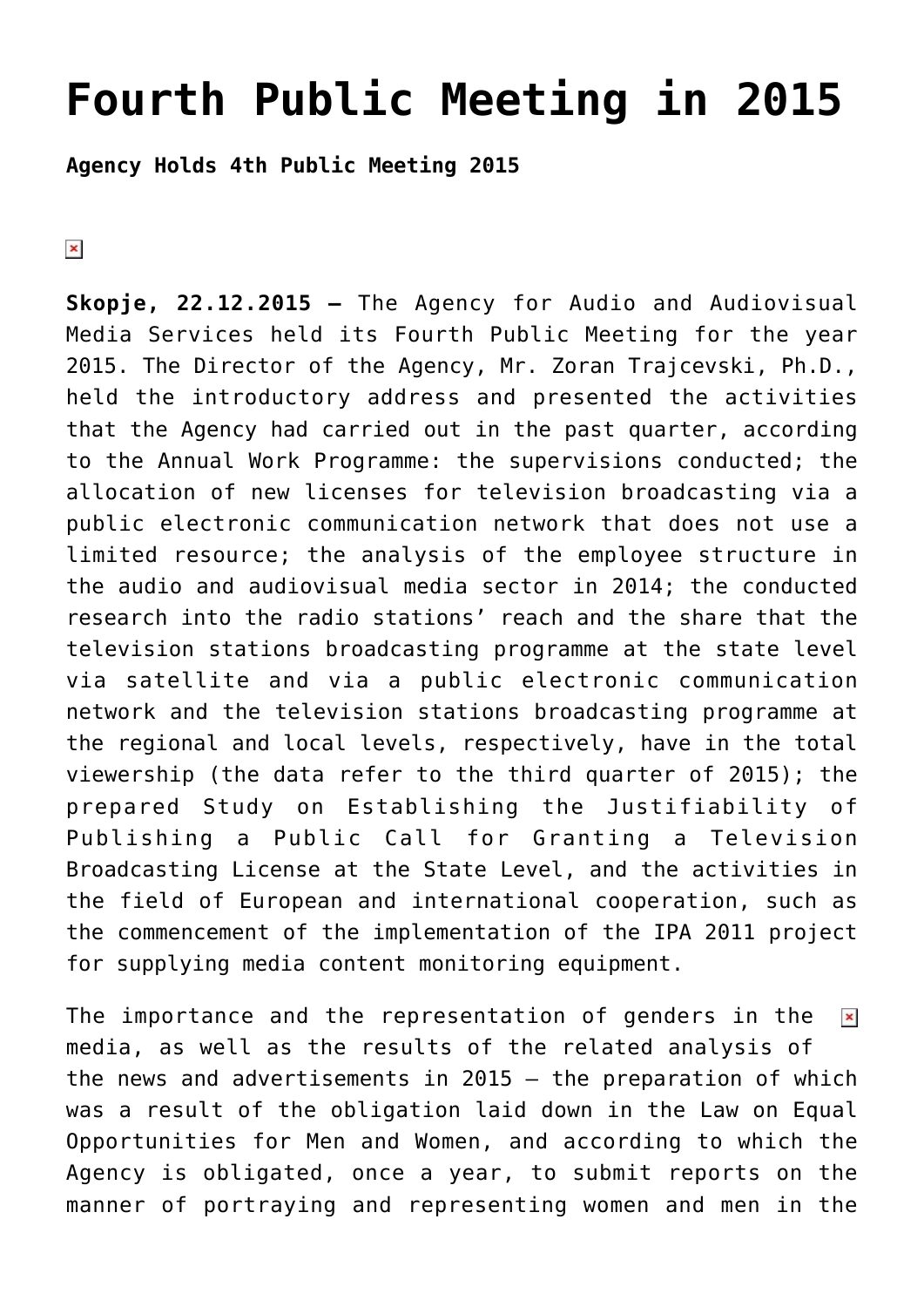programmes and prepare an analysis of the gender issues present in the programme concepts and contents of the means for public information – were elaborated by Ms Marina Trajkova, who had taken part in the preparation of this analysis.

With the aim of raising media workers' diversity awareness in their reporting, Ms. Irena Cvetkovic, M.A., of the "Sexual and Health Rights of the Marginalized Communities" Coalition, presented the results of the research conducted within the frameworks of the project titled "Representation of Gender Minority Groups in the Media: Serbia, Montenegro and Macedonia," as well as the findings concerning the current state of affairs in the Republic of Macedonia in this regard.

 $\pmb{\times}$ 

The attendees had the opportunity to get acquainted with the Draft Methodology for Monitoring Election Media Coverage by the Radio and Television Programme Services during Election Processes, which was presented by Ms Emilija Janevska, M.A., Head of the Agency's Programme Affairs Department. In her presentation, the goals, scope and periods of monitoring election media coverage were explained in detail, followed by a discussion related to the dilemmas the broadcasters had with regard to the Draft Methodology.

## **The presentations can be downloaded at the following links:**

**Ms Emilija Janevska, M.A.**

[Draft methodology for monitoring election media coverage by](http://avmu.mk/wp-content/uploads/2017/06/PPT_za_Nacrt_Metodologijata_-_finalna.ppt) [the radio and television programme services during elections](http://avmu.mk/wp-content/uploads/2017/06/PPT_za_Nacrt_Metodologijata_-_finalna.ppt)

**Ms Irena Cvetkovic, M.A.**

[Representation of gender and sexual minority groups: stigma or](http://avmu.mk/wp-content/uploads/2017/06/PRESS_-_duza_verzija_1.ppt) [absence](http://avmu.mk/wp-content/uploads/2017/06/PRESS_-_duza_verzija_1.ppt)